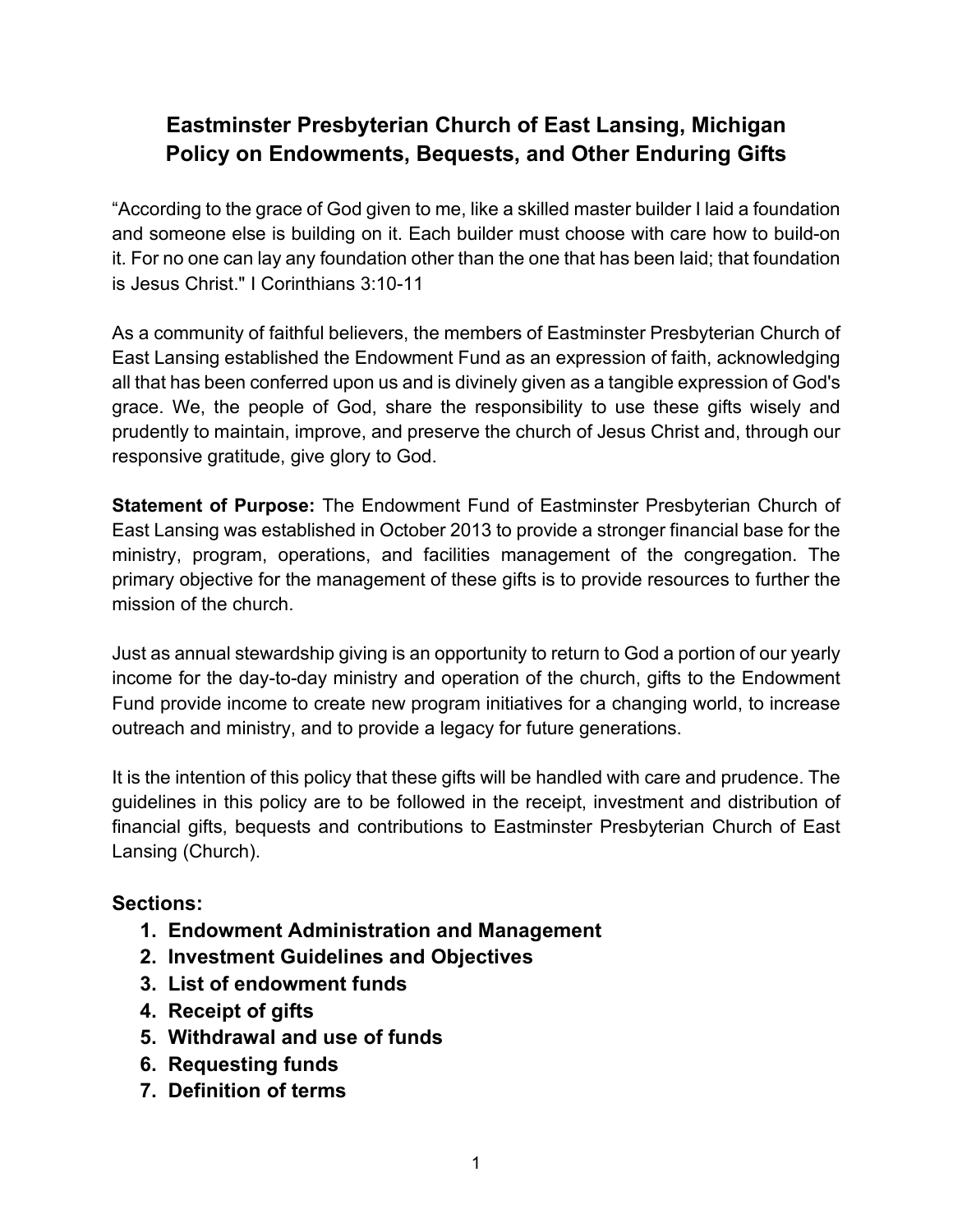### **1. Endowment Administration and Management**

The endowment and restricted investment funds are managed by the Endowment Committee (Committee), a standing committee which is accountable to the session. The session shall have sole responsibility for decisions regarding distribution of the income of these funds.

### **Endowment Committee Membership and Meetings**

The committee shall consist of not fewer than three (3) and no more than five (5) members recommended by the committee and approved by the session. Terms of office shall be for three years. Members may be reappointed once, but cannot serve for more than six consecutive years. The pastor and treasurer will be ex-officio members without vote. Retiring members must wait an interval of one (1) year before resuming service on the committee. A chairperson appointed by the session will conduct the meetings. A secretary will be chosen annually from among the committee members to record the proceedings of the committee. A quorum shall consist of one-half of the committee being present. A quorum must be present for the approval of any transaction or request.

### **Endowment Committee Responsibilities:**

- Meet at least once annually, recording minutes of each meeting and reporting to the session.
- Provide in the congregation's annual report information to include a list:
	- of new gifts received
	- total return generated by the fund (dividends, interest, capital gains, appreciation)
	- requests for funds
	- amounts spent for ministry
	- total value of the Endowment Fund at year-end
- Monitor and evaluate the endowment investment performance of funds, meeting at least annually with a representative of the Presbyterian Foundation (or successor investment manager), usually in February or March.
- Ensure that adequate records are maintained for donor-restricted gifts and that all donor restrictions are honored.
- Publicize the Endowment Fund to the congregation and how they can contribute.
- Develop and administer a review process for use of Endowment income and make recommendations to session regarding specific uses of income funds.
- Monitor and report outcomes of efforts funded with Endowment income. Ensure all communication about efforts funded use the phrase "supported by the Eastminster Endowment Fund."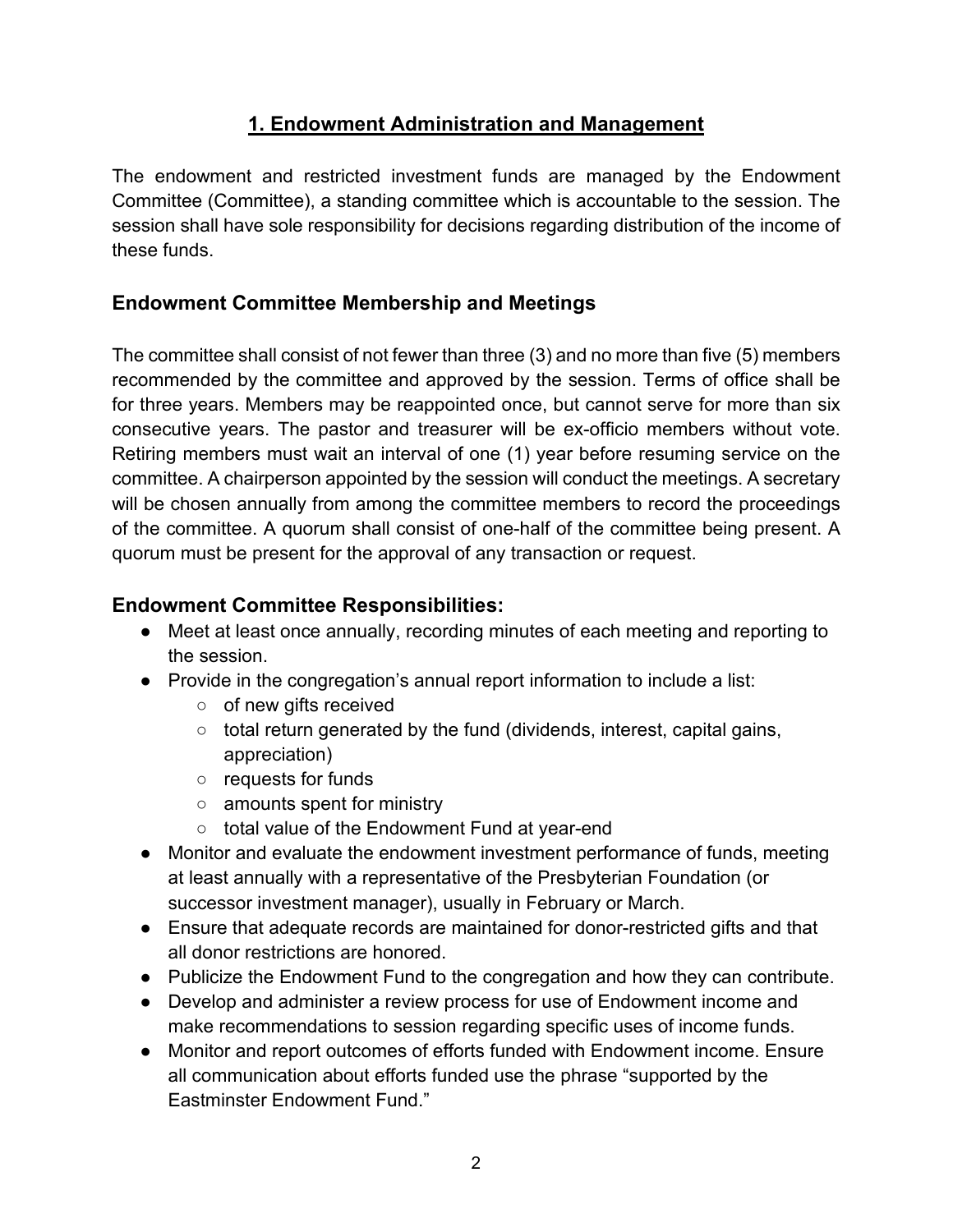- Grant exceptions as permitted in these policies and recommend changes in approved policy, guidelines, and objectives as needed
- Execute such other duties as may be delegated by the session

### **Session Responsibilities:**

- Ensure regular review of this policy and reporting on Endowment fund activities.
- Act on Endowment Committee recommendations.
- Assure an annual financial review of Endowment funds.

### **Liability of Committee Members**

Having made a good faith effort to comply with the terms of this policy, the Endowment Committee members shall be released from liabilities incurred in such a good faith effort. Individual committee members shall not be liable for the acts or omissions of any other committee member. Any member having a direct or indirect personal interest in any dealings or transactions involving these funds shall refrain, at all times, from any conduct in which personal interests would conflict with the interest of the church.

### **Book of Order**

With regard to all property, real and personal, of Eastminster Presbyterian Church of East Lansing, the following statutes in the Book of Order of the Presbyterian Church (U.S.A.) apply. See G-8.0201 and G-8.0401

# **Regular Review of Policy**

This document shall be reviewed every three (3) years by the committee to ensure that the administration and endowment investment policies reflect the current needs and investment goals of the church, with any recommendations for changes taken to the session for approval and adoption.

# **2. Investment Objectives and Guidelines**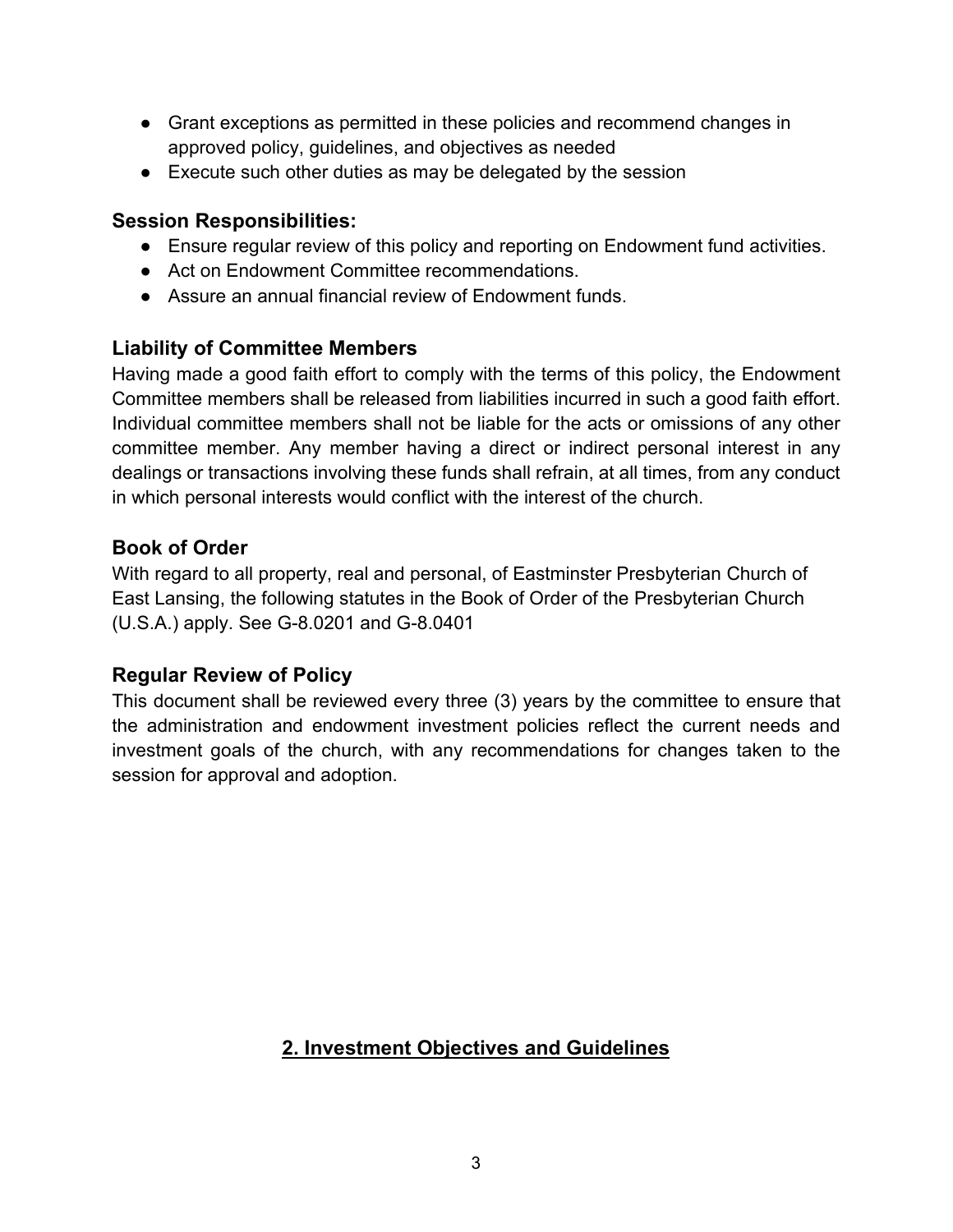In order to meet its needs, the investment strategy of the Endowment Fund is to emphasize total return; that is, the aggregate return from capital appreciation and dividend and interest income. Specifically, the primary objective in the investment management of the Endowment Fund shall be:

- Long-term growth of capital To emphasize the Long-term growth of principal while avoiding excessive risk. Short-term volatility consistent with the volatility of a comparable market index is anticipated, though management should strive to contain it.
- $\bullet$  Preservation of purchasing power  $-$  To activate returns in excess of the rate of inflation plus spending over the investment time horizon in order to preserve purchasing power of agency and Trust assets. Risk control is an important element in the investment of Trust assets.

### **Investment Guidelines**

- Investments shall be made solely in the interest of the Eastminster Presbyterian Church Endowment Fund.
- Since 2013 the EPC Endowment Fund has been managed by New Covenant Trust through the Presbyterian Foundation
- The assets shall be invested with care, skill, prudence, and diligence.
- Over the investment time horizon established it is the goal of the Endowment Fund assets to realize a minimum total return in excess of the rate of inflation plus 3% as measured by the Consumer Price Index.

### **Diversification**

Investment management of the assets of the Endowment Fund shall be in accordance with the following asset allocation guidelines:

| <b>Asset Class</b>      | <b>Minimum</b> | <b>Maximum</b> |
|-------------------------|----------------|----------------|
| <b>Equities</b>         | 40%            | 65%            |
| <b>Fixed Income</b>     | $30\%$         | 50%            |
| <b>Cash Equivalents</b> | $0\%$          | 20%            |

# **3. List of Endowment Funds**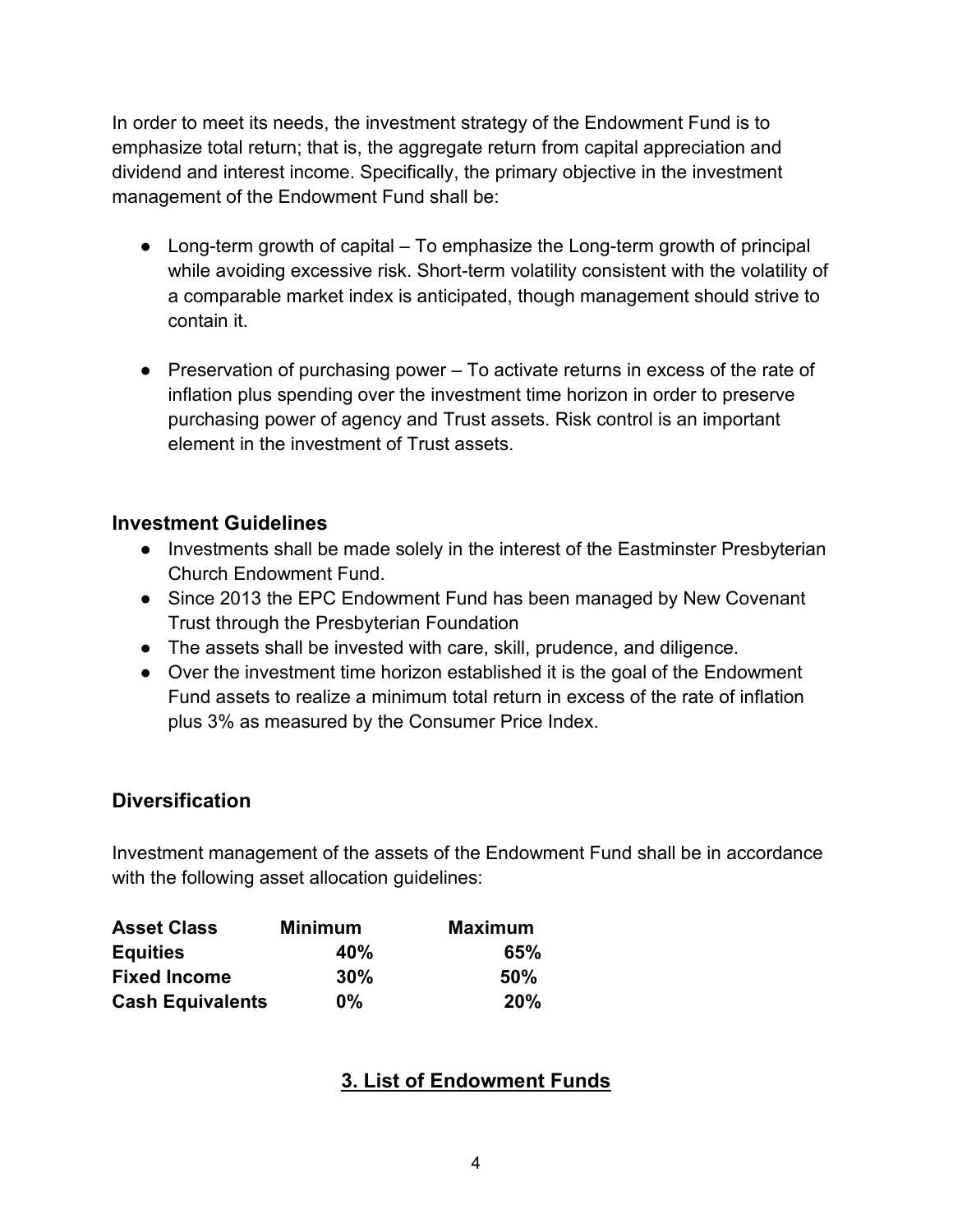We believe that endowment funds should be used to support the mission of our church as described in the Great Ends of the Church (FG - 1.0200, The Book of Order): "The proclamation of the gospel for the salvation of humankind; the shelter, nurture and spiritual fellowship of the children of God; the maintenance of divine worship; the preservation of the truth; the promotion of social righteousness; and, the exhibition of the Kingdom of Heaven to the world." We do not, therefore, restrict the use of the Endowment income to one or another area of ministry unless we are requested to do so by the donor. We encourage donors to leave the use of their gifts to the discretion of Session. Nevertheless, we recognize that some gifts will be restricted. We highly encourage donors who wish to leave a restricted gift to designate such gift to one of the existing restricted funds.

The Session of Eastminster established the following funds in October 2013. At present, only the unrestricted fund is active.

**Eastminster Unrestricted Fund** - If a donor does not specify a restricted fund, the Session shall add the gift to this fund. Session designates the income from the Unrestricted Fund for use wherever the need is greatest at a particular time based on requests that originate with an Eastminster committee and that have been reviewed and recommended to session by the Endowment committee.

**Building and Grounds Restricted Fund** - to be activated when funded. Income is available to support the improvement and maintenance of the church's physical plant, grounds and other real property.

**Education and Ministry Restricted Fund** - to be activated when funded. Income is available to support the church's educational mission and programs that minister to the needs of the people of God.

**Mission and Evangelism Restricted Fund** - to be activated when funded. Income is available to support the church's outreach in connection with its international, national, and local mission initiatives

**Worship and the Arts Restricted Fund** - to be activated when funded. Income is available to enhance the worship life of the congregation through music, dance, theatre, the visual arts and technology.

# **4. Receipt of Gifts**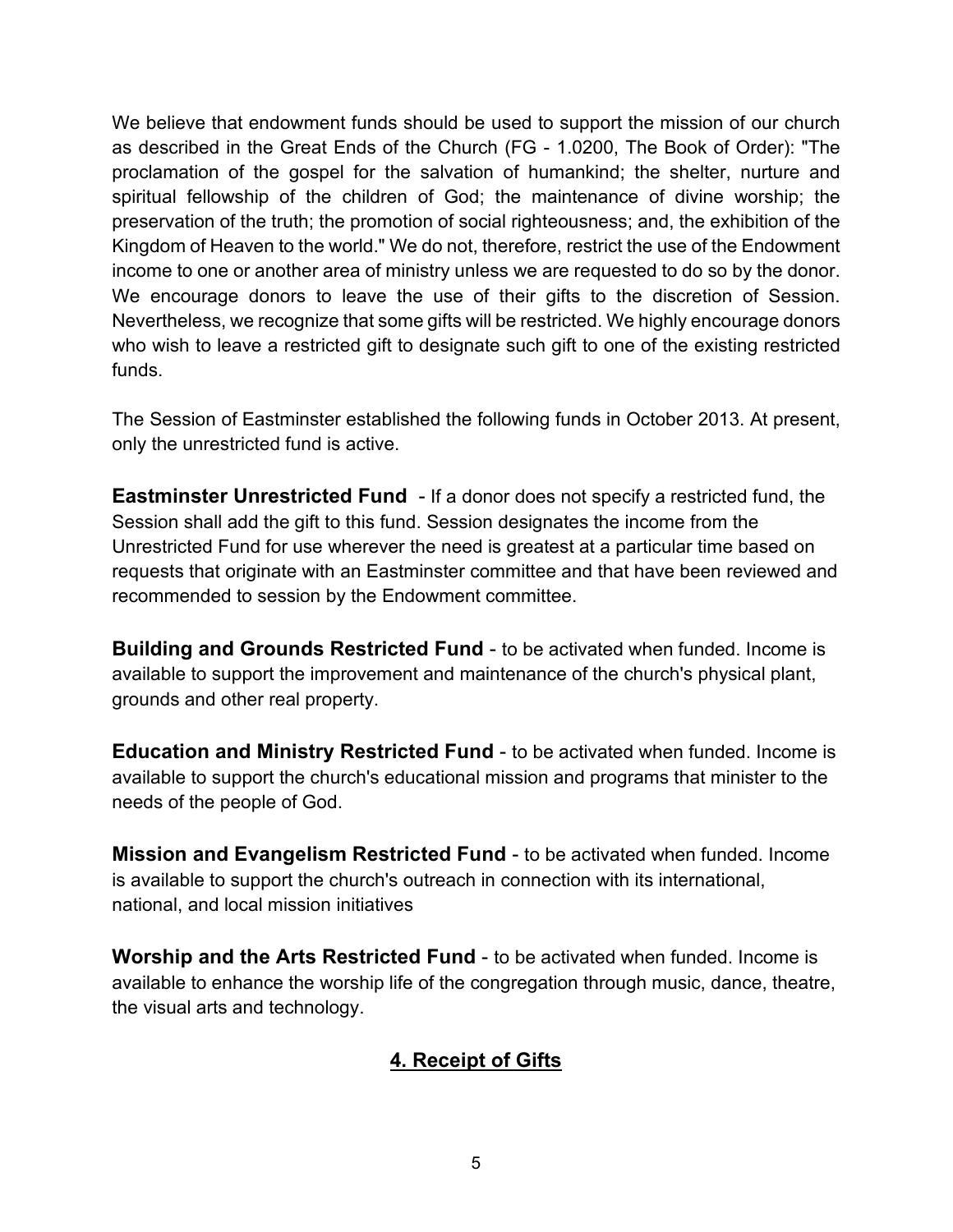**Types of Gifts:** Gifts of an enduring nature may be given to the church directly or as bequests, in such forms as

- wills or through other governing documents
- charitable remainder trusts
- charitable gift annuities and other life income agreements
- assignment of life insurance.
- transfers of property (cash, stocks, bonds, real estate, personal property)

Properties transferred to the church will ordinarily be sold promptly and the proceeds placed in the unrestricted endowment fund.

**Acceptance of Gifts:** The session shall have the responsibility for the acceptance or rejection of all gifts. Gifts which are unwieldy to manage or not in keeping with the Christian mission of the church will be carefully reviewed and may be defined accordingly. Undesignated gifts will be accepted by the session and may be added to the Endowment Fund at the discretion of the session.

Donors of restricted gifts will be asked to include language such as the following: "Should a time come when the purpose of this gift no longer meets the mission and objectives of the Eastminster Presbyterian Church of East Lansing, the donor gives Session permission to use these resources in a manner consistent with its objectives."

# **5. Withdrawal and Use of Funds**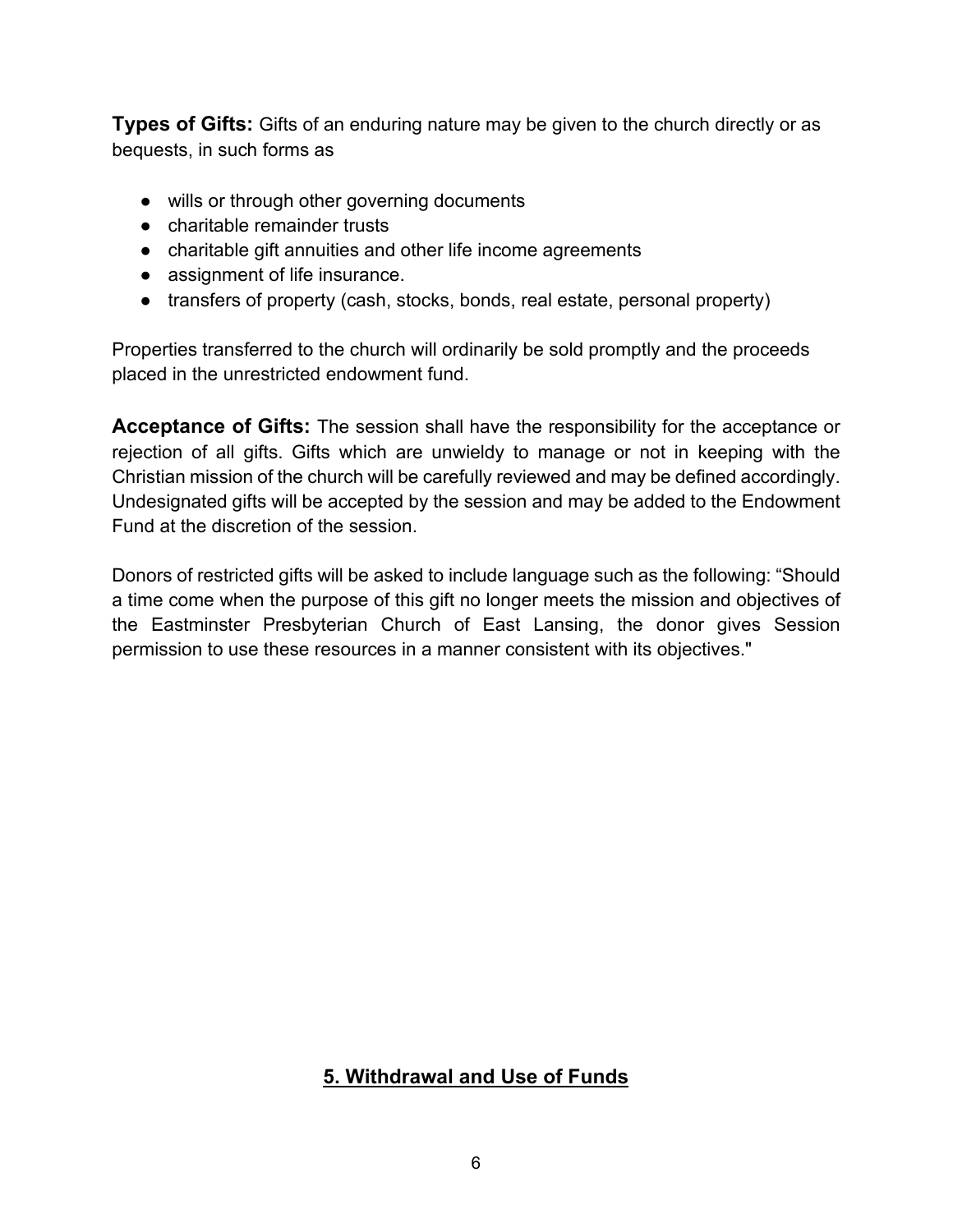Up to four percent (4%) of the 12 month average principle of the endowment fund may be withdrawn annually to support the designated programs. The distributions shall be made on a quarterly basis. Fund withdrawals shall be credited to Eastminster's "Endowment Income Balance fund", with all disbursements and transfers made from that fund.

### **Use of Funds**

The primary purpose of the Eastminster endowment fund is to provide special funding for ministries or initiatives that would not otherwise be funded from traditional sources such as annual operating revenue or capital campaigns.

When considering a request for funding, the endowment committee and session will give priority to activities that accomplish one or more of the following:

- create new program initiatives for a changing world
- increase outreach and ministry
- provide a legacy for future generations

For new initiatives that are planned to last multiple years or permanently, it is desired that the endowment fund be used to only provide "seed" money to get the new initiative off the ground until such a program can become self-sustaining. For this reason, no initiative shall receive funding for more than three (3) years from the endowment.

While the session can use the unrestricted endowment fund for any purpose, it is strongly encouraged never to use the endowment for supplementing annual church operating expenses. Should a situation develop that requires using endowment income for operating expenses, the endowment committee shall request that session develop a plan to eliminate the need for such use of endowment funds within a three year period.

# **6. Requesting Funds**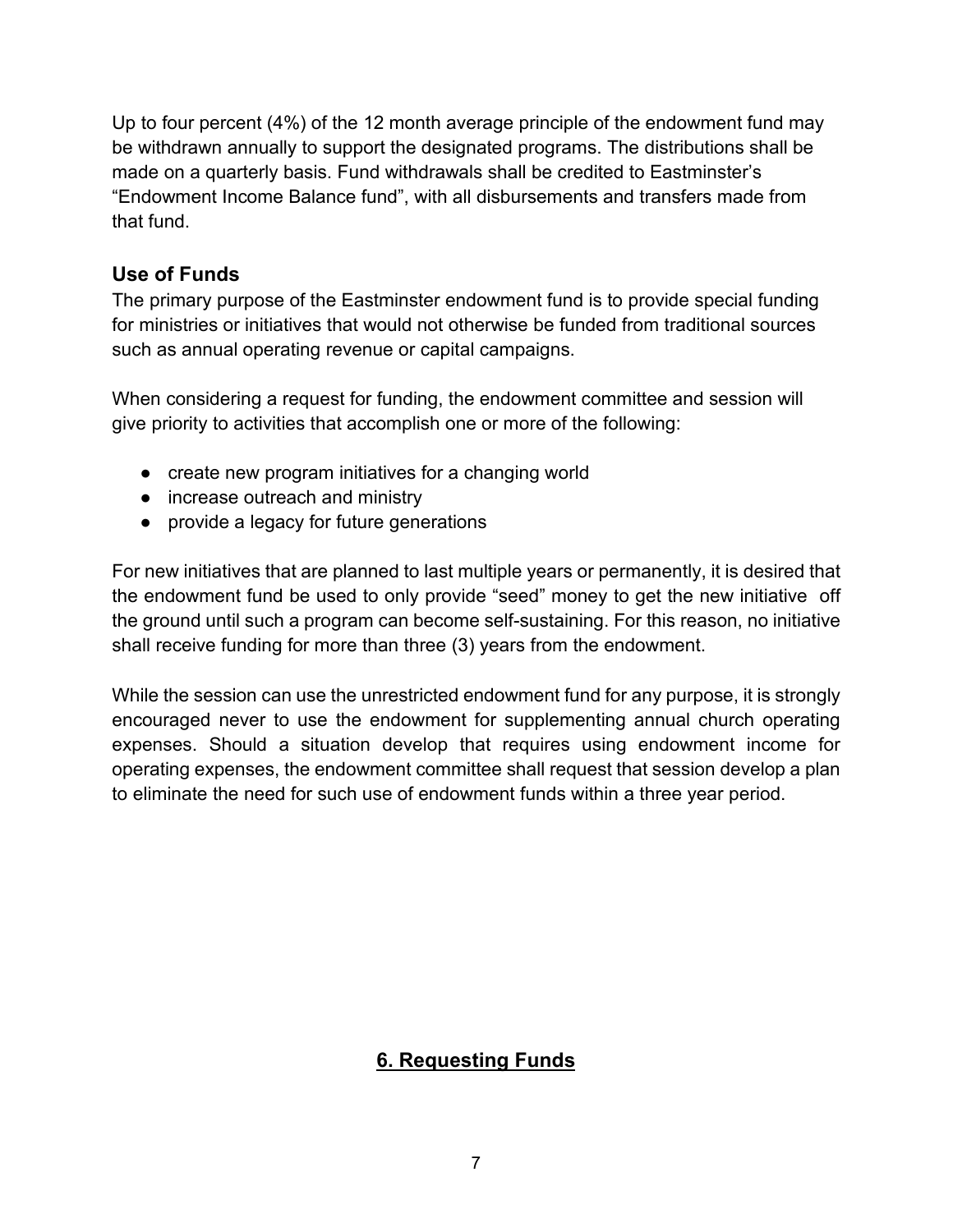All requests must be submitted in writing and must originate from an Eastminster committee. The written request shall be submitted to the endowment committee chair using the request form provided by the committee.

Questions on the request form include:

- Name of Eastminster committee submitting request
- Name of person who will be responsible
- Amount requested
- Date needed (must allow adequate review time)
- What issue(s) does the request address?
- What outcome/impact do you project?
- How will you measure/evaluate success?
- How will the funds be used (provide a specific budget)
- Why should this work not be funded through Eastminster's regular annual operating budget?
- How will information about this work be shared with the congregation and (when appropriate) beyond?
- How will this work be documented?
- Date when requester will report results to Session along with a written report.

All requests will be reviewed by Eastminster's Endowment committee, which will make a recommendation to Session. The Endowment committee may request additional information before making its recommendation. The recommendation may be to approve, to approve with modifications or not to approve. Session will make the final decision.

# **7. Definition of Terms**